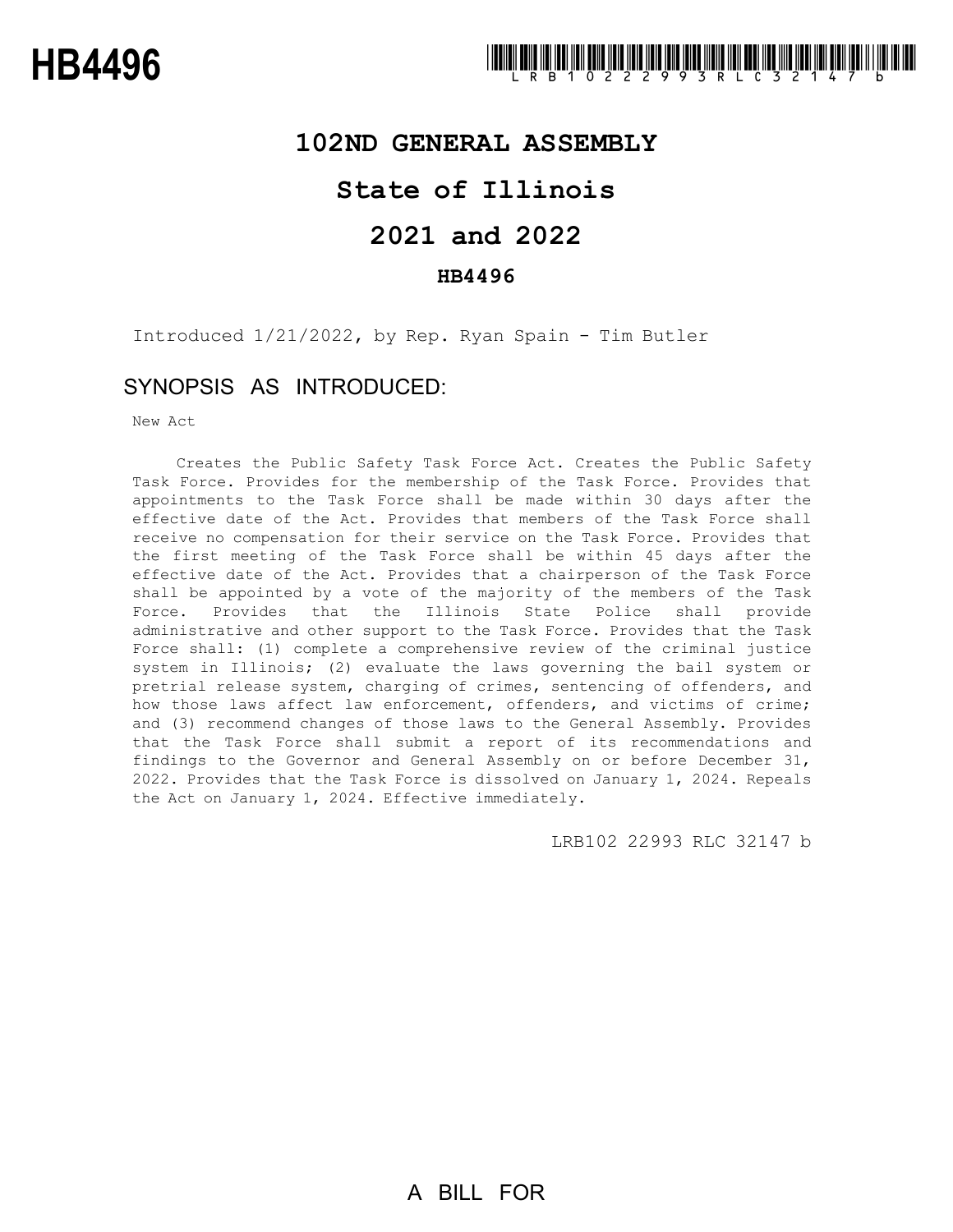1

AN ACT concerning public safety.

#### **Be it enacted by the People of the State of Illinois, represented in the General Assembly:** 2 3

Section 1. Short title. This Act may be cited as the Public Safety Task Force Act. 4 5

Section 5. Public Safety Task Force. 6

(a) The Public Safety Task Force is created. The Task Force shall consist of the following members: 7 8

(1) the Executive Director of a statewide association representing chiefs of police appointed by the House Minority Leader; 9 10 11

(2) the Director of the Illinois State Police or the Director's designee; 12 13

(3) the Executive Director of a statewide association representing county sheriffs appointed by the Speaker of the House of Representatives; 14 15 16

(4) a representative of the Chicago Police Department appointed by the Senate Minority Leader; 17 18

(5) a representative of a statewide fraternal organization that represents law enforcement appointed by the President of the Senate; 19 20 21

(6) the Attorney General or the Attorney General's designee; 22 23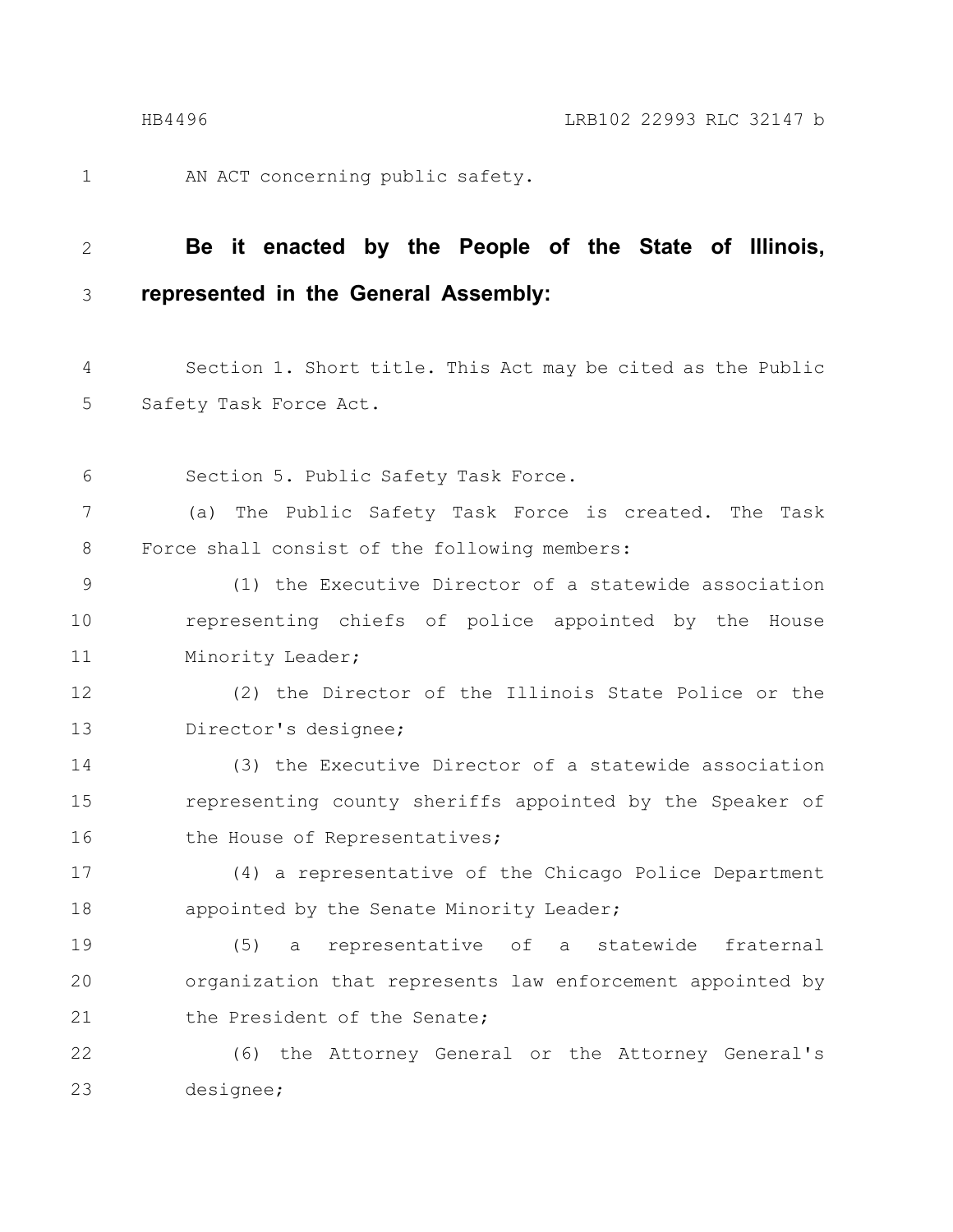HB4496 - 2 - LRB102 22993 RLC 32147 b

(7) two legislative members appointed by the House Minority Leader; 1 2

3 4

(8) two legislative members appointed by the Speaker of the House of Representatives;

(9) two legislative members appointed by the Senate Minority Leader; 5 6

(10) two legislative members appointed by the Speaker of the House of Representatives; 7 8

9

10

11

(11) a representative of a statewide association representing State's Attorneys appointed by the House Minority Leader;

(12) a representative of a statewide association representing public defenders appointed by the Speaker of the House of Representatives; and 12 13 14

(13) a representative of a victim's advocacy group appointed by the House Minority Leader. 15 16

(b) Appointments to the Task Force shall be made within 30 days after the effective date of this Act. Members of the Task Force shall receive no compensation for their service on the Task Force. The first meeting of the Task Force shall be held within 45 days after the effective date of this Act. A chairperson of the Task Force shall be appointed by a vote of the majority of the members of the Task Force. 17 18 19 20 21 22 23

(c) The Illinois State Police shall provide administrative and other support to the Task Force. 24 25

(d) The Task Force shall: 26